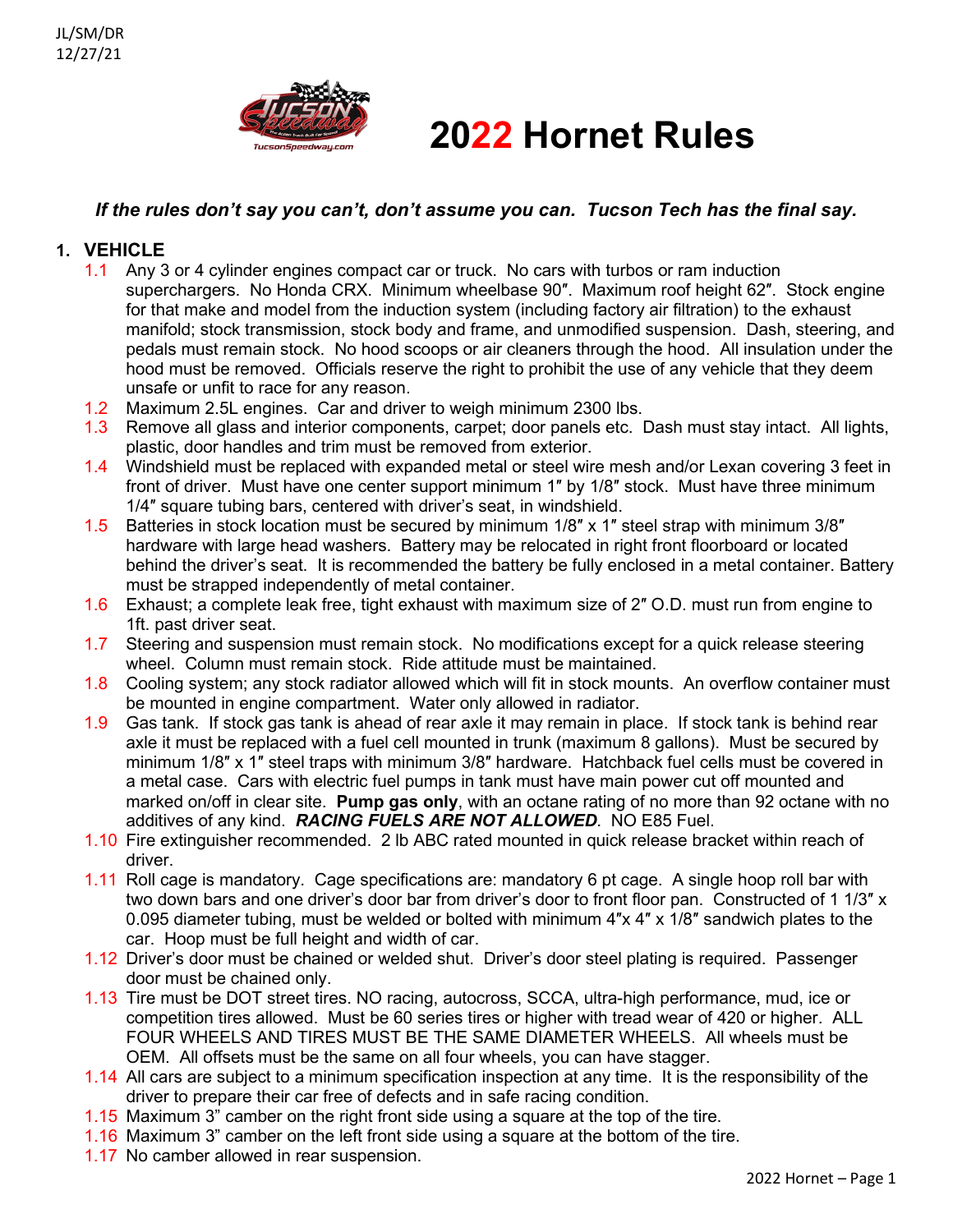# **2. SAFETY**

- 2.1 Seats & Belts: Aluminum race seat bolted to cage or bolted through floor pan with  $\frac{1}{2}$ " bolts and fender washers. No fiberglass seats. Racing seat belts must be securely fastened to stock location or roll cage.
- 2.2 A five (5) point safety harness, with quick release is mandatory. 3" wide lap belt, 2" or 3" shoulder belts. All belts shall be attached to roll cage using minimum ½" grade 8 hardware and safety cables.
- 2.3 Cotton harness components prohibited.
- 2.4 Safety harnesses/seat belts may be no more than five (5) years old. If necessary, proof of purchase may be required. Any visible damage, fraying or sun damage may require replacement.
- 2.5 Window net is mandatory may be no more the five (5) years old! Minimum 1" ribbon with release at the top only.
- 2.6 Gloves are required. All helmets must meet DOT standards and be Snell and SFI approved. Eye protection is mandatory (face shield or goggles). Drivers must wear a fire-resistant uniform meeting the SFI 3.2A/5 specification.
- 2.7 Neck collar is required.
- 2.8 A single rear view mirror no more than 20 inch long must be mounted inside the car subject to tech approval.
- 2.9 Car and driver will be required to make safety rule violations comply PRIOR to any on track activity.

## **3. BODY**

- 3.1 The entire body must remain complete and OEM. The only reinforcement allowed is 1×1 square tubing for rub rails the length of the door. No sharp edges.
- 3.2 Bumpers must remain stock and in stock location chained to frame. NO REINFORCING OF BUMPERS. Bumper may be changed but must remain inside fenders. Bumpers must be strapped to fenders.
- 3.3 OEM hood and trunk hinges and latches are allowed but must be secured with hood pins.
- 3.4 No ballast weight may be added, with the exception of what is specified by tech official. All added weight must have two  $\frac{1}{2}$  inch grade 5 minimum bolts with lock nuts and large washers top and bottom and location approved by tech. All weight must be painted white and marked with the car number.
- 3.5 Floor pan must be complete. Firewall holes must be sealed with minimum 14-gauge steel. NO HOLES.
- 3.6 Tow hooks/chains must be securely installed in front/rear of car.
- 3.7 Cars must be painted/presentable. Cars in primer are allowed a two (2) grace race maximum.

# **4. PROTEST RULES**

- 4.1 A protest fee of \$125.00 dollars will be collected by track officials before a protest is official. If racer is ILLEGAL, funds will be deposited in point's fund. Protest must be filed within 15 minutes of the posted finish of that division's main event.
- 4.2 Failure to comply will result in but not limited to disqualification, loss of monies and loss of points accumulated to that point. If you are found legal, the track will provide gaskets to reassemble.

## **5. IDENTIFICATION AND MARKING**

- 5.1 Management reserves the right to assign or restrict the display of decals, identification and advertising deemed by the track officials to be in poor taste or otherwise detrimental to the betterment of the sport.
- 5.2 Side numbers must be at least 18" inches high and neatly lettered on both sides of the car.
- 5.3 Roof numbers must be at least 24" inches high and readable from the passenger side of the car.
- 5.4 Cars must have 6" tall numbers on front and rear.
- 5.5 All numbers must be of a contrasting color to the area of the car on which they are displayed.
- 5.6 Driver's full name must be a minimum of 3" inches high on the left and right edge of the roof.
- 5.7 Car owners must register choice of car number with track management prior to the start of the season.